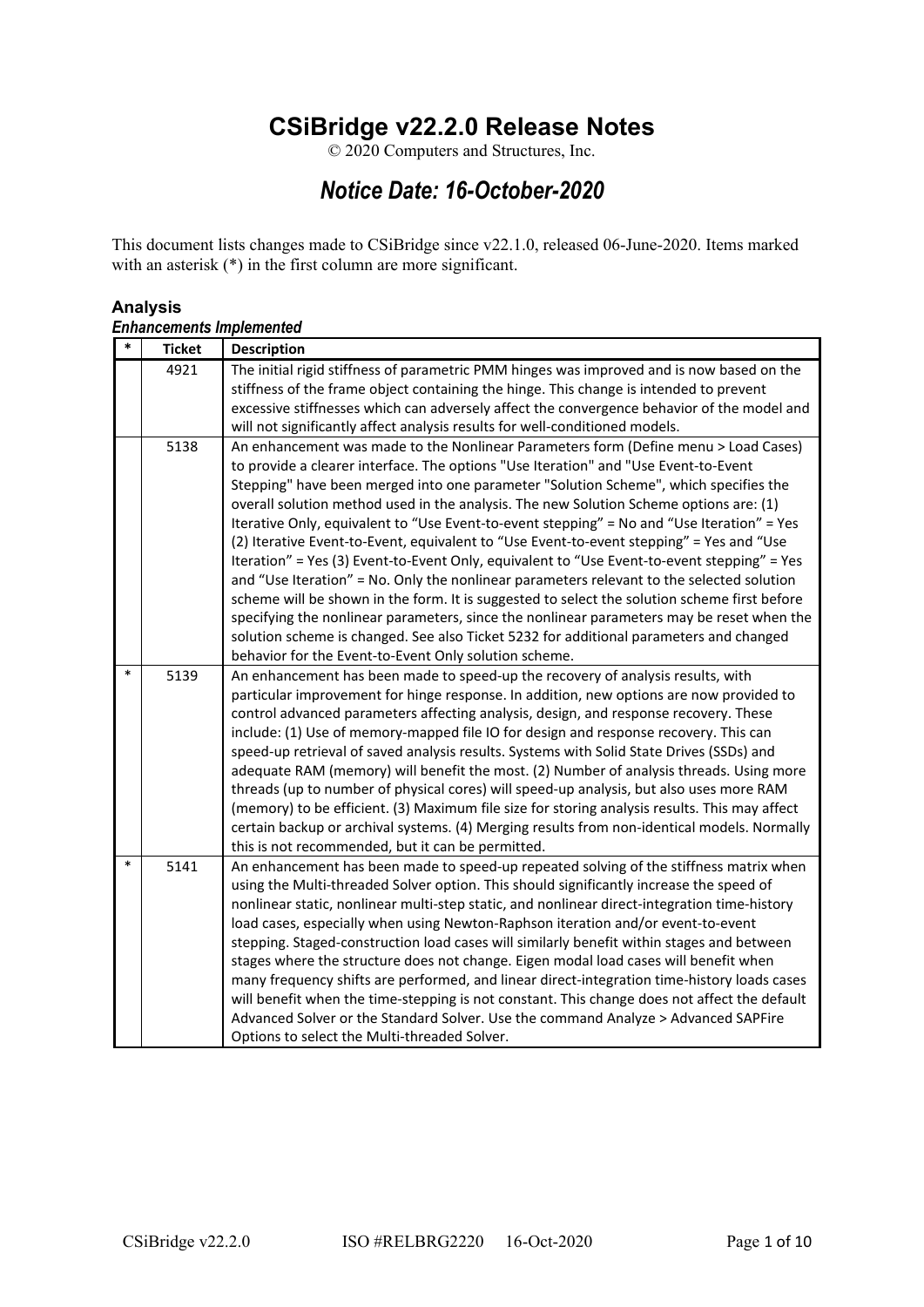| $\ast$ | 5223 | The biaxial friction-pendulum isolator link element now uses tangent stiffness for iteration<br>when running nonlinear static, staged-construction, and nonlinear direct-integration time-<br>history load cases. Previously this isolator used the initial stiffness for iteration in versions<br>19.1.0 to 22.1.0. Using the tangent stiffness is generally more efficient, although<br>convergence behavior is always problem dependent. This change may cause some<br>differences in analysis results from previous versions. These will usually be within the<br>convergence tolerance except for numerically sensitive or ill-conditioned models. Results<br>for Verification Example 6-011, which can vary with different processors, are slightly<br>affected by this change. The tension-compression (T/C) friction-pendulum isolator already<br>was using the tangent stiffness for iteration, while the triple friction-pendulum isolator will<br>continue to use initial stiffness for iteration. Note that the use of tangent stiffness for the<br>biaxial and tension-compression friction-pendulum isolators also makes them suitable for<br>pure event-to-event solution methods, but the same is not true for the triple friction-                                                                                                                                                                                                                                                                                                                                                                                                                                                                                                                                                                                                                                                                                                                                                                                                                                                                                                                                                                                                                       |
|--------|------|---------------------------------------------------------------------------------------------------------------------------------------------------------------------------------------------------------------------------------------------------------------------------------------------------------------------------------------------------------------------------------------------------------------------------------------------------------------------------------------------------------------------------------------------------------------------------------------------------------------------------------------------------------------------------------------------------------------------------------------------------------------------------------------------------------------------------------------------------------------------------------------------------------------------------------------------------------------------------------------------------------------------------------------------------------------------------------------------------------------------------------------------------------------------------------------------------------------------------------------------------------------------------------------------------------------------------------------------------------------------------------------------------------------------------------------------------------------------------------------------------------------------------------------------------------------------------------------------------------------------------------------------------------------------------------------------------------------------------------------------------------------------------------------------------------------------------------------------------------------------------------------------------------------------------------------------------------------------------------------------------------------------------------------------------------------------------------------------------------------------------------------------------------------------------------------------------------------------------------------------------------------------------|
| $\ast$ | 5232 | pendulum isolator using initial stiffness.<br>An enhancement was made to nonlinear static and nonlinear direct-integration load cases<br>that use the "Event-to-Event Only" solution method to better handle how equilibrium<br>unbalances are passed to each subsequent step. This change may affect results for non-<br>iterative event-to-event analyses where the relative unbalance reported in the .LOG files<br>are large, but the change is expected to reduce the relative unbalance in the analyses.<br>Additionally, four parameters are added to the Nonlinear Parameters form (Define menu ><br>Load Cases) to allow more user control for the Event-to-Event Only method:<br>(1) Stop Analysis when Maximum Events per Step is Exceeded. Selecting Yes for this option<br>enables a new feature where the analysis will terminate if the specified Maximum Events<br>per Step is reached in an analysis step.<br>(2) Minimum Event Step Size. The minimum event size that is allowed during analysis. When<br>the Maximum Null Events per Step is exceeded, events that are smaller than this value are<br>increased and counted as Null Steps.<br>(3) Maximum Null Events per Step. If this is set to a non-zero value, this is the number of<br>events smaller than the specified Minimum Event Step Size allowed in an analysis step. If<br>set to zero, the Minimum Event Step Size will not be enforced.<br>(4) Use Correction Step for Large Unbalance. The options are "None", "Every Step", and<br>"Last Step". When "Every Step" is specified, an additional correction step with no applied<br>load will be taken at the end of any step where the relative unbalance is larger than 1.0e-4<br>to resolve unbalances in the model before moving to the next step. If "Last Step" is<br>specified, this correction step will be taken at the end of a Nonlinear Static load case or at<br>the end of every stage for a Staged Construction load case. This parameter is only<br>applicable to Nonlinear Static load cases. Event-to-Event Only analysis can be defined by<br>setting the "Solution Scheme" option to "Event-to-Event Only" in the Nonlinear Parameters<br>form. See also Ticket 5138 for changes to the Nonlinear Parameters form. |
|        | 5310 | Optimizations have been made to speed up the analysis for models with a large number of<br>load patterns and/or element loads. This should primarily increase the speed of linear load<br>cases in models with Multi-Step Bridge Live Load patterns that internally create many load<br>patterns and/or element loads.                                                                                                                                                                                                                                                                                                                                                                                                                                                                                                                                                                                                                                                                                                                                                                                                                                                                                                                                                                                                                                                                                                                                                                                                                                                                                                                                                                                                                                                                                                                                                                                                                                                                                                                                                                                                                                                                                                                                                    |
|        |      |                                                                                                                                                                                                                                                                                                                                                                                                                                                                                                                                                                                                                                                                                                                                                                                                                                                                                                                                                                                                                                                                                                                                                                                                                                                                                                                                                                                                                                                                                                                                                                                                                                                                                                                                                                                                                                                                                                                                                                                                                                                                                                                                                                                                                                                                           |

## **Bridge Design and Rating**

|        | <b>Enhancements Implemented</b> |                                                                                                                                                                                                                                                                                                                                                                                                       |
|--------|---------------------------------|-------------------------------------------------------------------------------------------------------------------------------------------------------------------------------------------------------------------------------------------------------------------------------------------------------------------------------------------------------------------------------------------------------|
| $\ast$ | <b>Ticket</b>                   | <b>Description</b>                                                                                                                                                                                                                                                                                                                                                                                    |
|        | 4198                            | The ability to specify the vertical position of longitudinal web stiffeners has<br>been added as a single parameter to the design and rating requests for steel I-girder and U-<br>girder service and constructability checks using the AASHTO LRFD code. This enhancement<br>enables the calculation of the web bend-buckling coefficient k per 6.10.1.9.2 for webs with<br>longitudinal stiffeners. |
|        | 4572                            | Comprehensive calculation reports are now available for the AASHTO LRFD Concrete Tee<br>Beam Flexure and Shear design checks, and the AASHTO RATING Concrete Tee Beam<br>Flexure and Shear rating checks.                                                                                                                                                                                             |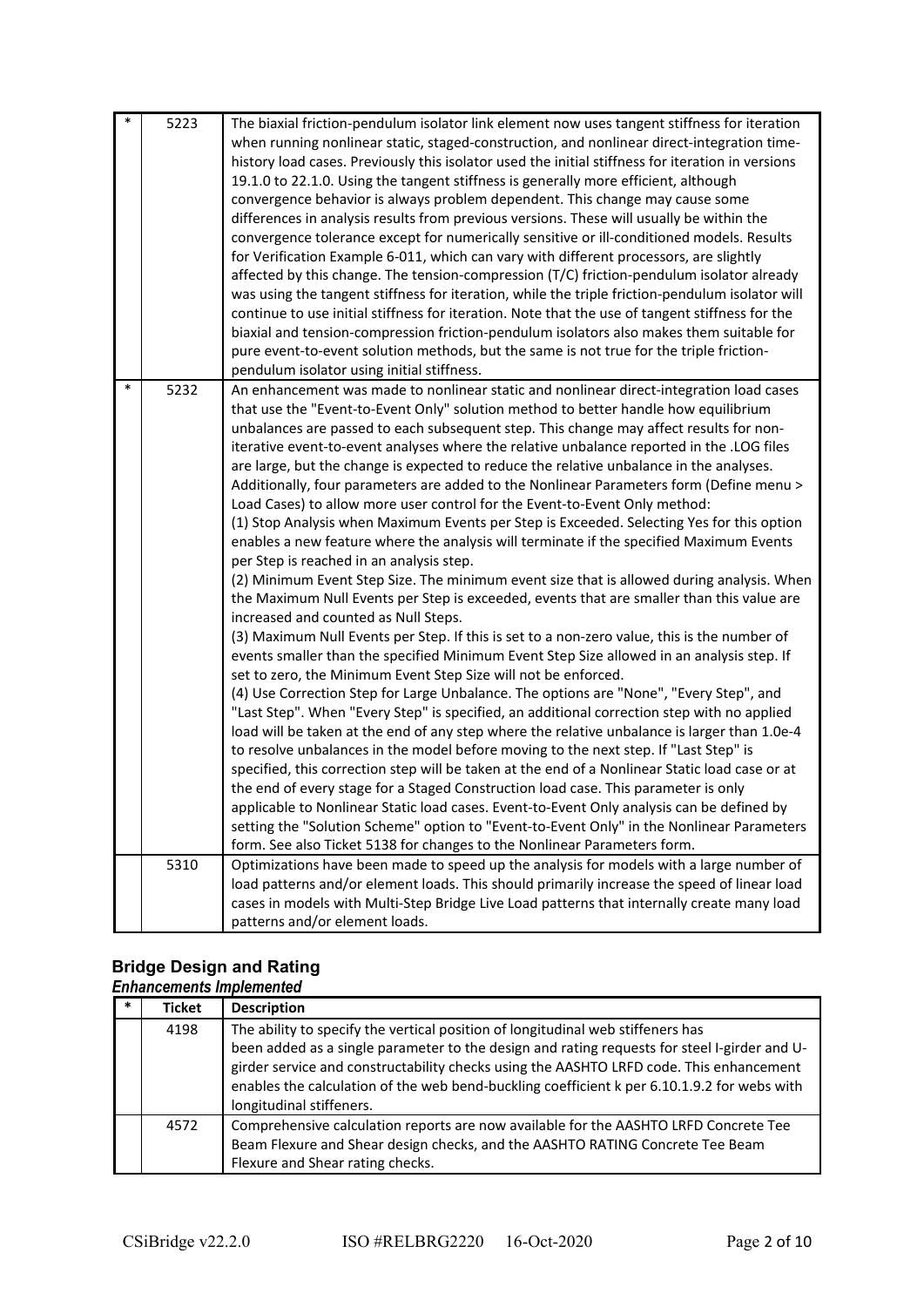| * | <b>Ticket</b> | <b>Description</b>                                                                                                                                                                                                                                                                                                                                                                                                                                                                                                                                                                                                                                                                                                                                                                                                                   |
|---|---------------|--------------------------------------------------------------------------------------------------------------------------------------------------------------------------------------------------------------------------------------------------------------------------------------------------------------------------------------------------------------------------------------------------------------------------------------------------------------------------------------------------------------------------------------------------------------------------------------------------------------------------------------------------------------------------------------------------------------------------------------------------------------------------------------------------------------------------------------|
|   | 4574          | Comprehensive calculation reports are now available for the Service and Constructability<br>superstructure design requests for steel I-girder bridge sections per the Canadian CAN/CSA-<br>S6-14 code.                                                                                                                                                                                                                                                                                                                                                                                                                                                                                                                                                                                                                               |
|   | 4931          | An enhancement was implemented to output three additional intermediate parameters for<br>the JTG 3662-2018 Crack Width design request. The new parameters include pte (effective<br>reinforcement ratio of longitudinal tension bars), Np0 (the resultant force of prestressed<br>steel bar and ordinary steel bar when the normal stress of concrete is equal to zero), and z<br>(the distance from the resultant point of longitudinal tensile steel bars to the resultant<br>point of the compression zone of the section). Note that the value for term ep in the<br>equation for e is assumed to be zero: $e = ep + (Ms \pm Mp2) / Np0$ . Detailed calculation of ep<br>will be made available in a future version of the software.                                                                                             |
|   | 5290          | A change was made for bridge superstructure design and rating per the AASHTO LRFD code<br>that affects steel I-girder bridge sections designed in accordance with LRFD Section A6.3.<br>For an unbraced length of a steel I-girder in which the member is non-prismatic, the flexural<br>resistance Mnc at each design section within the unbraced length is now taken as equal to<br>the smallest resistance within the unbraced length multiplied by the ratio of Sxc at the<br>section under consideration to Sxc at the section governing the lateral torsional buckling<br>resistance. Previously the multiplication by the ratio was not included, resulting in<br>conservative underestimation of the capacity. This change applies to steel I-girder strength<br>design and rating requests for all versions of AASHTO LRFD. |

#### **Database Tables** *Enhancements Implemented*

| <b>Ticket</b> | <b>Description</b>                                                                                                                                                                                                                                                                                                                                           |
|---------------|--------------------------------------------------------------------------------------------------------------------------------------------------------------------------------------------------------------------------------------------------------------------------------------------------------------------------------------------------------------|
| 4263          | An enhancement was performed to allow the name of the database file that is<br>automatically saved after the analysis is run to include a path. Also, multiple files can now<br>be specified to be automatically saved after the analysis is run.                                                                                                            |
| 5188          | The composite moment of inertia is now reported in the Design Properties and Rating<br>Properties output tables for the AASHTO LRFD Service and Strength, Design and Rating<br>requests, for steel I-girder and steel U-girder bridge sections. This is the steel-based<br>transformed composite property for negative moment and long-term positive moment. |

# **Installation and Licensing**

## *Enhancements Implemented*

| Ticket | Description                                                                    |
|--------|--------------------------------------------------------------------------------|
| 4595   | The version number has been changed to v22.2.0 for a new intermediate release. |

## **Loading**

## *Enhancements Implemented*

| Ticket | <b>Description</b>                                                                     |
|--------|----------------------------------------------------------------------------------------|
| 4635   | An enhancement was implemented, adding the Korean vehicle library according to the LSD |
|        | 2015 loading standard.                                                                 |

## **Results Display and Output**

#### *Enhancements Implemented*

| Ticket | <b>Description</b>                                                                    |
|--------|---------------------------------------------------------------------------------------|
| 5373   | An enhancement was implemented to include the database tables for the latest response |
|        | spectrum function codes in the seismic design report.                                 |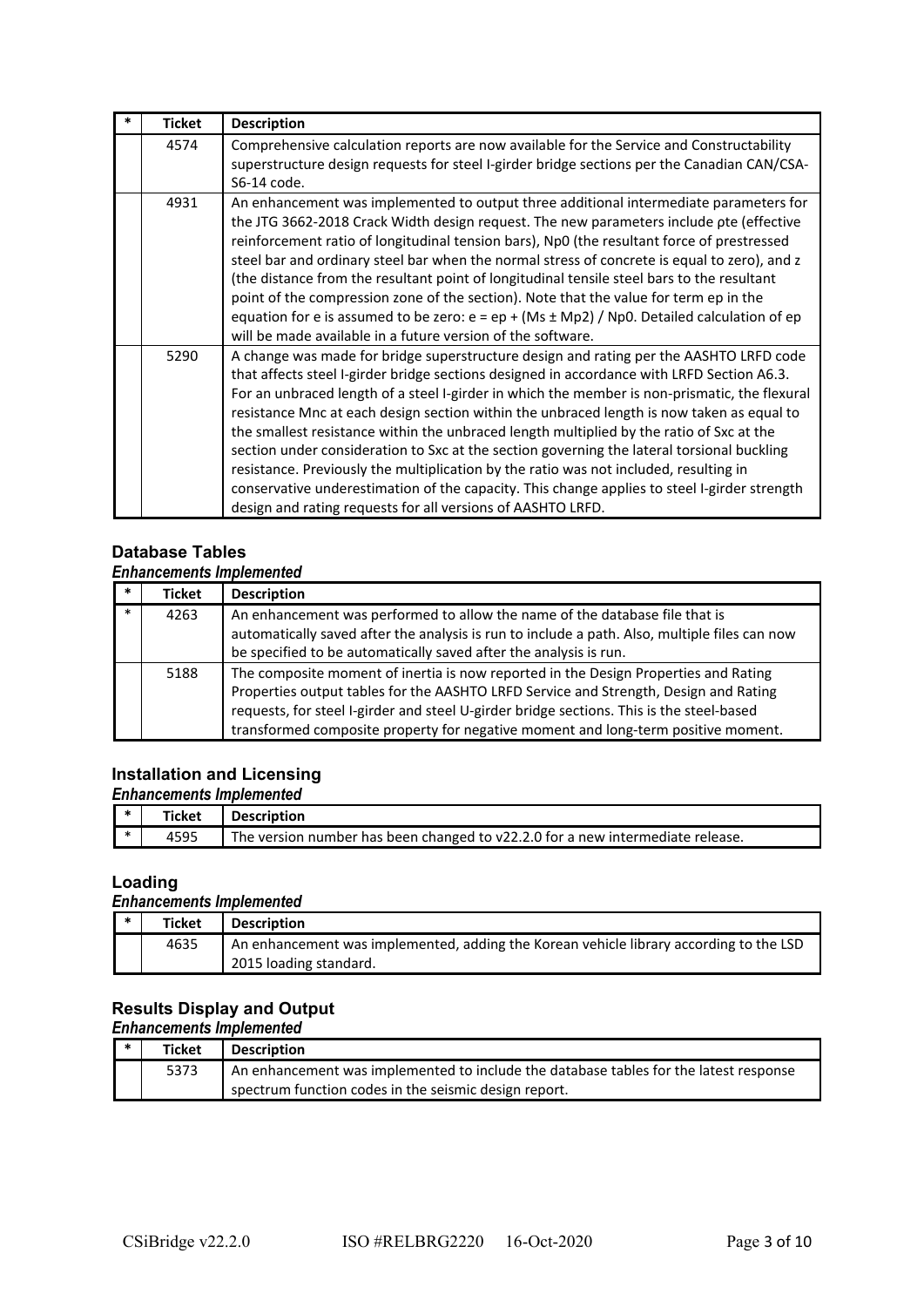## **Analysis**

|        | Incidents Resolved |                                                                                                                                                                                                                                                                                                                                                                                                                                                                                                                                                                                                                                                                                                                                                                                               |
|--------|--------------------|-----------------------------------------------------------------------------------------------------------------------------------------------------------------------------------------------------------------------------------------------------------------------------------------------------------------------------------------------------------------------------------------------------------------------------------------------------------------------------------------------------------------------------------------------------------------------------------------------------------------------------------------------------------------------------------------------------------------------------------------------------------------------------------------------|
| $\ast$ | <b>Ticket</b>      | <b>Description</b>                                                                                                                                                                                                                                                                                                                                                                                                                                                                                                                                                                                                                                                                                                                                                                            |
| $\ast$ | 1437               | An incident was resolved where the use of line search in a nonlinear static or staged-<br>construction load case could produce results that were not in equilibrium for unstable or ill-<br>conditioned models. When this occurred the error was usually obvious due to the large<br>discrepancies between the applied load and the response. This was not common. Nonlinear<br>direct-integration time-history load cases were not affected.                                                                                                                                                                                                                                                                                                                                                 |
|        | 2782               | An incident was resolved where, when the number of frame sections defined in a model<br>was less than the number of area sections, the assignment "Rebar Ratio for Creep Analysis"<br>on area objects (command Assign > Area > Rebar Ratio for Creep Analysis) could become<br>unassigned on some area objects when the analysis was run. When this issue occurred, the<br>rebar ratios actually used for creep analysis were consistent with the "Rebar Ratio for Creep<br>Analysis" assignments on the area objects as reported after analysis had been run. This<br>issue was corrected for version 22.0.0 but inadvertently omitted from the Release Notes.                                                                                                                               |
|        | 4149               | An incident was resolved where staged-construction load cases could not be run if they<br>included a Pour Concrete or Remove Forms operation acting on a Concrete Pour definition<br>that did not contain any steel I-girder, steel U-girder, or precast concrete I-girder bridge<br>sections. Now under this condition, the Pour Concrete operation will do nothing, and the<br>Remove Forms operation will simply add the concrete slab as cured and apply self-weight<br>and permanent loads. Only for steel I-girder, steel U-girder, and precast concrete I-girder<br>bridge sections will the Pour Concrete operation apply wet concrete loads onto the girders,<br>and the Remove Forms operation remove those load while adding the cured slab, self-<br>weight, and permanent loads. |
| $\ast$ | 4654               | An incident was resolved where a moving load case could generate an error message and<br>fail to complete the analysis when computing the moving-load response for a frame object<br>loaded by vehicles on a floating lane set that (1) contained floating lanes that did not run<br>the full length of the floating lane set, and (2) loaded frame objects directly. When this<br>occurred, no results were available. This did not occur when the floating lane set loaded<br>only shell and/or solid objects, which is the usual case when the bridge deck is modeled<br>with area (shell) objects.                                                                                                                                                                                        |
| $\ast$ | 5125               | An issue was resolved where a Nonlinear Static load case with the Load Application Control<br>option set to "Displacement Control" could produce results that were dependent on the<br>scale factor of the applied load. This occurs if the model had shell objects, the Geometric<br>Nonlinearity Parameter was set to "P-Delta", and the Nonlinear Parameters options "Use<br>Event-to-event Stepping" and "Use Iteration" were set to "Yes" and "No", respectively. This<br>issue only occurred for non-iterative event-to-event analysis and, generally, a larger load<br>scale factor would result in smaller equilibrium error at each step. Very small differences<br>may now still be exhibited for sensitive models, but they are not of engineering significance.                   |
|        | 5253               | An incident was resolved where the analysis failed to run with a nondescript error message,<br>and then caused the user interface to become non-responsive, if the full path to the model<br>file contained illegal characters and/or characters from a Windows System Locale different<br>than the current setting. Now a proper error message is displayed and the control is<br>returned to the user. Corrective action by the user will still be required to run the model,<br>either by modifying the model filename and path or the Windows System Locale to be<br>consistent with each other.                                                                                                                                                                                          |
| ∗      | 5327               | An incident was resolved where changing any link property to a multi-linear plastic link with<br>at least one nonlinear degree-of-freedom during a staged construction analysis resulted in a<br>fatal analysis error. When this occurred, the results were not available.                                                                                                                                                                                                                                                                                                                                                                                                                                                                                                                    |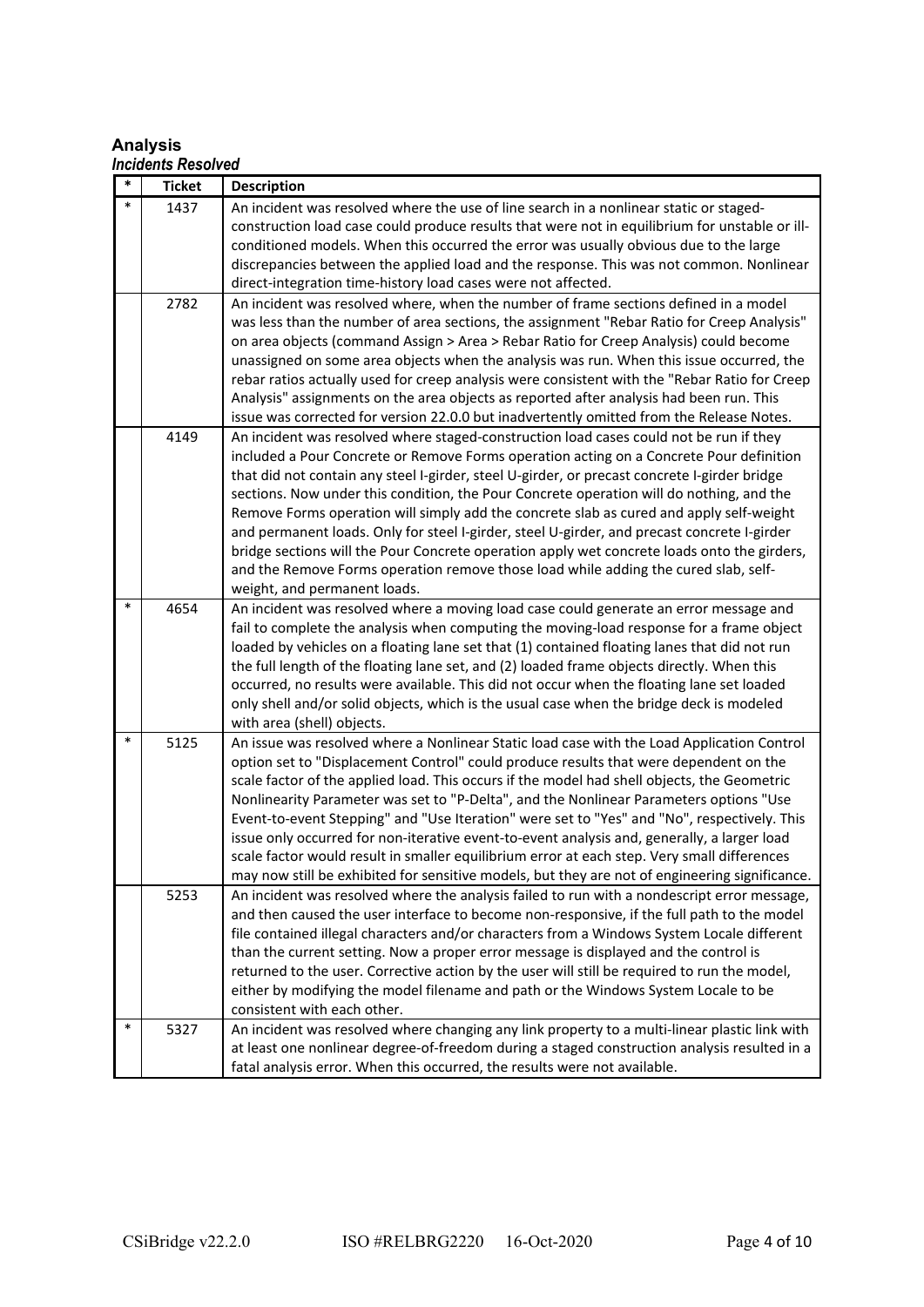## **Bridge Design and Rating** *Incidents Resolved*

| *      | <b>Ticket</b> | <b>Description</b>                                                                                                                                                                     |
|--------|---------------|----------------------------------------------------------------------------------------------------------------------------------------------------------------------------------------|
|        | 3203          | An incident was resolved for bridge superstructure design and rating of steel girder bridges                                                                                           |
|        |               | where design/rating requests could fail to run if the concrete haunch height (between the                                                                                              |
|        |               | bottom of the slab and the top of the top flange) was zero. This was a numerical tolerance                                                                                             |
|        |               | issue, and did not affect models where the haunch height was greater than the Auto Merge                                                                                               |
|        |               | Tolerance. Now haunch heights of zero or very near zero will be accepted. This issue was                                                                                               |
|        |               | resolved for version 22.1.0 but was inadvertently omitted from the Release Notes.                                                                                                      |
|        | 3866          | An incident was resolved where bridge seismic design requests were sometimes unable to                                                                                                 |
|        |               | run in cases where one or more bents or abutments were common between two or more                                                                                                      |
|        |               | bridge objects. In such a case, the common bent or abutment would be associated with the                                                                                               |
|        |               | bridge object that was most recently updated as a linked model, and the design requests                                                                                                |
|        |               | would fail for the other bridge objects because the expected support was not associated                                                                                                |
|        |               | with them. Now these design requests will run and a message will be displayed in the                                                                                                   |
|        |               | design output tables "Bridge Seismic Design 01 - Bent D-C" and "Bridge Seismic Design 02 -<br>Bent Column Force Demand" indicating that the expected bent or bent column is associated |
|        |               | with a different bridge object. Results will only be available for that bent or abutment when                                                                                          |
|        |               | the seismic design request is run for the associated bridge object. Note that bridge seismic                                                                                           |
|        |               | design results were available, and still will be, for all bents and abutments in the most                                                                                              |
|        |               | recently updated bridge object.                                                                                                                                                        |
| $\ast$ | 4751          | An incident was resolved for bridge superstructure design of steel I-girder bridges per the                                                                                            |
|        |               | AASHTO LRFD code where the flexural strength check was incorrectly neglecting the                                                                                                      |
|        |               | longitudinal rebar assigned to the slab (if any) when calculating the steel I-girder flange                                                                                            |
|        |               | stresses in the case where the design request parameter "Use Stage Analysis" was set to                                                                                                |
|        |               | "Yes". This error affected the calculation of the flange stresses and the corresponding D/C                                                                                            |
|        |               | ratio. Results generally tended to be over-conservative. Results were not affected when                                                                                                |
|        |               | "Use Stage Analysis" was set to "No".                                                                                                                                                  |
|        | 4941          | An incident was resolved for the bridge design and rating optimization feature for steel I-                                                                                            |
|        |               | girder and U-girder bridges where the bridge object was not able to run design or rating                                                                                               |
|        |               | after making changes during optimization, selecting the "Unlock" or "New File" option, and                                                                                             |
|        |               | clicking OK. Simply updating the bridge object using the Action "Clear and Create" before                                                                                              |
|        |               | analyzing and designing the bridge model would resolve the issue. Now this will be done                                                                                                |
|        |               | automatically after optimization when using the "Unlock" or "New File" options.                                                                                                        |
|        | 4959          | An incident was resolved where the bridge design or rating of a steel I-girder bridge would<br>not run for a bridge object that both (1) contained more than one span and one of the   |
|        |               | spans had more steel I-girders than its previous span, and (2) for which either the option                                                                                             |
|        |               | "Mesh Slab at Critical Steel I-Girder Locations" on the bridge update form was not checked                                                                                             |
|        |               | or the steel I-girders were modeled as frame objects. Design and rating for such bridge                                                                                                |
|        |               | objects were able to be run by selecting the option "Mesh Slab at Critical Steel I-Girder                                                                                              |
|        |               | Locations" in the bridge update form and defining the bridge section to model the steel I-                                                                                             |
|        |               | girders as mixed (frame and shell) or all shell objects.                                                                                                                               |
|        | 5287          | An incident was resolved for bridge superstructure design and rating of steel I-girder                                                                                                 |
|        |               | bridges where the panel length calculated for a girder during design/rating could not be                                                                                               |
|        |               | obtained in certain cases when the bridge section had parametric variation and the girder                                                                                              |
|        |               | had staggered diaphragms assigned on both sides of the girder at the same location or very                                                                                             |
|        |               | close together. This was due to the tolerance issue. When this occurred, an error message                                                                                              |
|        |               | was displayed during the design/rating process and the design/rating request failed to                                                                                                 |
|        |               | produce results. This was not common. No other results were affected.                                                                                                                  |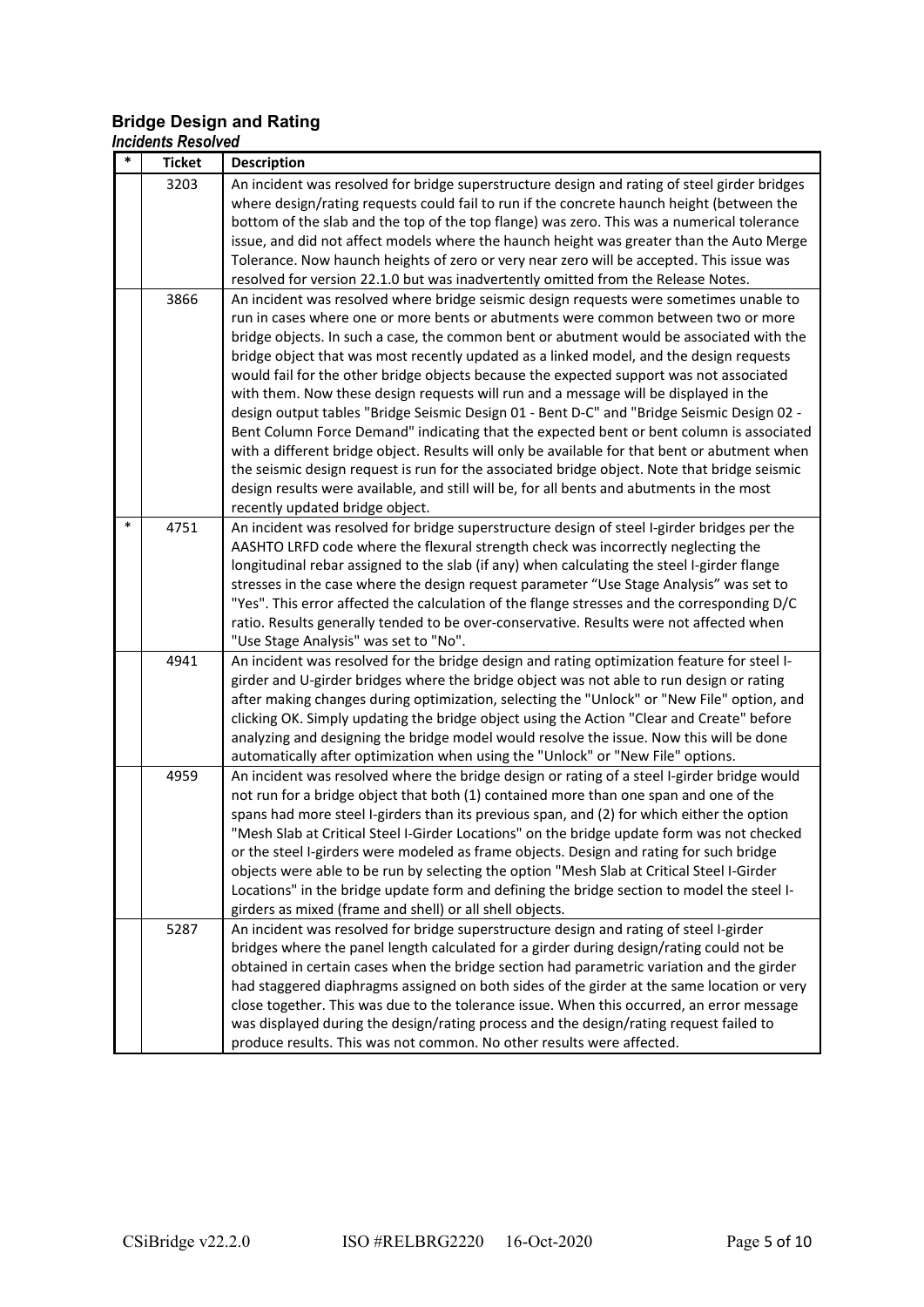### **Bridge Modeler** *Incidents Resolved*

| $\ast$ | <b>Ticket</b> | <b>Description</b>                                                                                                                                                                       |
|--------|---------------|------------------------------------------------------------------------------------------------------------------------------------------------------------------------------------------|
|        | 4621          | An incident was resolved for the Bridge Modeler affecting steel I-girder, steel U-girder, and                                                                                            |
|        |               | precast concrete I-girder bridge objects with two or more spans where setting the option                                                                                                 |
|        |               | "Mesh superstructure to match bent bearing" to "No" could cause the area-object model to                                                                                                 |
|        |               | be generated incorrectly at a bent location if the bent support was highly skewed (e.g.,                                                                                                 |
|        |               | greater than 50 degrees) or not skewed at all. When this occurred, the effect was obvious,                                                                                               |
|        |               | and results agreed with the model as generated. However, the option to mesh the                                                                                                          |
|        |               | superstructure independently of the bent bearing may still not work when the skew angle                                                                                                  |
|        |               | of the bent is large relative to the length/width ratio of the span on either side of the bent.                                                                                          |
|        |               | In such a case, the superstructure will now be meshed to match the bent bearing and an                                                                                                   |
|        |               | informational message provided when the bridge object is updated. Previously an invalid                                                                                                  |
|        | 4633          | mesh may have been generated.<br>An incident was resolved for the Bridge Modeler for steel I-girder bridge sections, where                                                               |
|        |               | the flanges of the steel I-girders were essentially missing if the girder section was of type                                                                                            |
|        |               | 'Built Up I-Section with Cover Plates' and the girder modeling type in the bridge section was                                                                                            |
|        |               | set to 'Mixed'. In this case, the frame objects representing the girder flanges were assigned                                                                                            |
|        |               | a 'None' frame section, which is not included in the analysis model. Modeling the girders as                                                                                             |
|        |               | 'Frame' or 'Shell' did not exhibit this error.                                                                                                                                           |
|        | 4655          | An incident was resolved for the Bridge Modeler where redundant line objects were                                                                                                        |
|        |               | created above the bottom of bent columns supported by an advanced pile group or                                                                                                          |
|        |               | pier/shaft foundation if the soil cover was set to be thicker                                                                                                                            |
|        |               | than the first soil layer. This could stiffen the model locally, but generally had little effect on                                                                                      |
|        |               | the overall analysis results.                                                                                                                                                            |
| $\ast$ | 4847          | An incident was resolved for the Bridge Modeler where, for certain models with multiple                                                                                                  |
|        |               | rail tracks defined, only the first rail track was generated. This mostly affected models with                                                                                           |
|        |               | composite bridge sections where the slab was modeled with area (shell) objects and the                                                                                                   |
|        |               | steel or precast-concrete girders were modeled as frame objects. When this occurred,                                                                                                     |
|        | 4871          | results were consistent with the model as generated.                                                                                                                                     |
|        |               | An incident was resolved for the Bridge Modeler where a bridge tendon could not be<br>generated correctly if a bridge tendon control point was too close to the end of a span. This      |
|        |               | problem was caused by a tolerance issue and could be avoided by moving the control point                                                                                                 |
|        |               | further away from the end of the spans. Results agreed with the model as generated.                                                                                                      |
|        | 4992          | An incident has been resolved for the Bridge Modeler where the bounding box and                                                                                                          |
|        |               | insertion points for the spine model generated from a user-defined bridge section did not                                                                                                |
|        |               | properly account for any variation in the total depth or total width of the section. The                                                                                                 |
|        |               | bounding box and insertion points were being calculated with respect to the depth and                                                                                                    |
|        |               | width of the base section without variation. This could particularly affect whether or not                                                                                               |
|        |               | tendons were properly connected to the superstructure, since this connection is based on                                                                                                 |
|        |               | the bounding box.                                                                                                                                                                        |
|        | 5107          | An incident was resolved for the Bridge Modeler where updating a bridge object might take                                                                                                |
|        |               | a long time (or fail to complete) when any parametric variation assigned to a span was                                                                                                   |
|        |               | defined such that one of its control points was very close to the end of that span and there                                                                                             |
|        |               | was no support property assigned at that end. This did not occur if the control point of the                                                                                             |
|        |               | parametric variation was moved to be exactly at the end of the span. Results were not                                                                                                    |
|        |               | affected for any bridge object that was able to be updated in this case.                                                                                                                 |
|        | 5349          | An incident was resolved in the Bridge Modeler for steel U-girder bridge sections where the<br>orientation of a U-girder internal diaphragm could be incorrect (not normal to the girder |
|        |               | line) near the skew support if the expected internal diaphragm location was very close to a                                                                                              |
|        |               | skewed support. When this occurred the effect was obvious, and results agreed with the                                                                                                   |
|        |               | model as generated.                                                                                                                                                                      |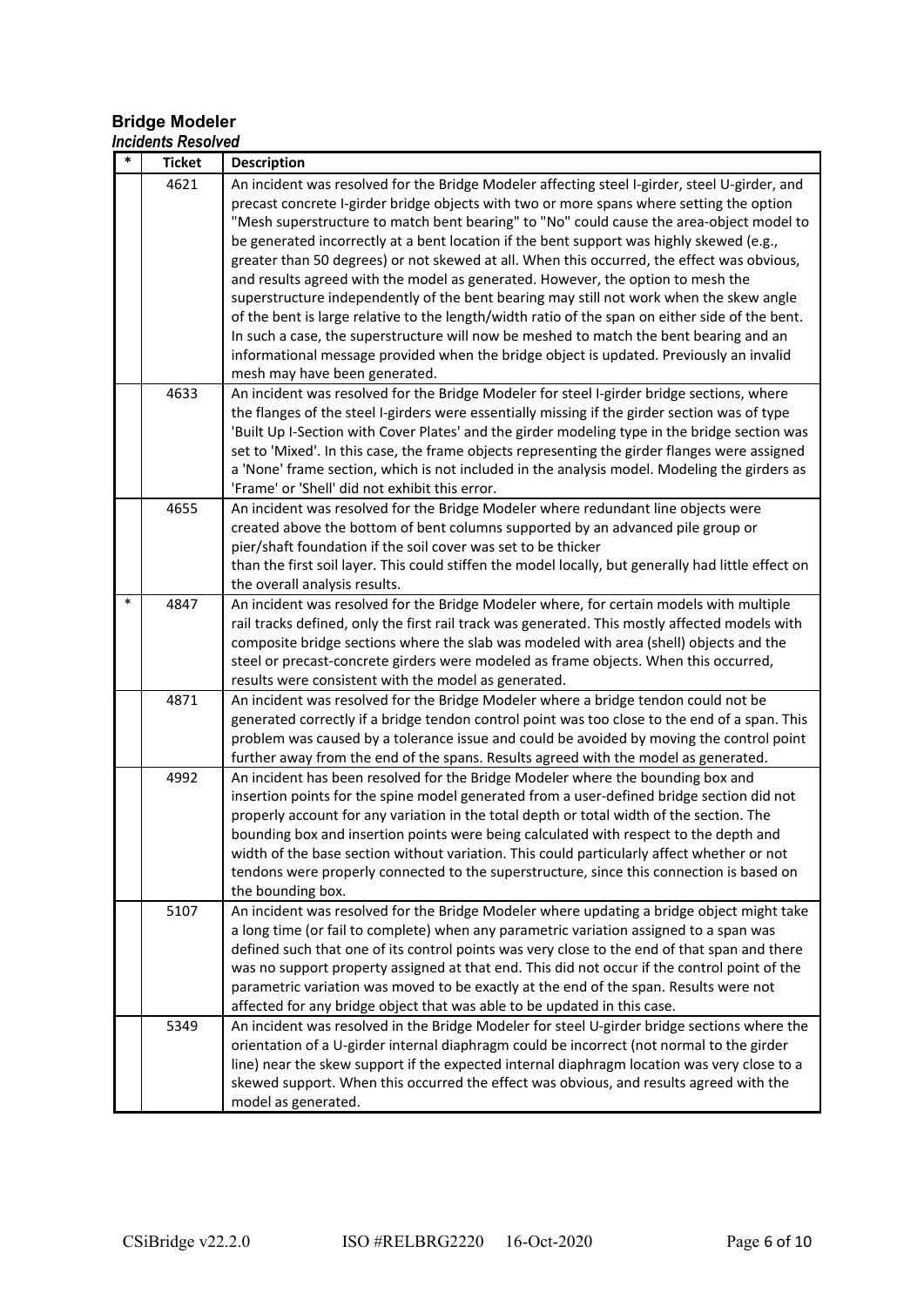### **Database Tables** *Incidents Resolved*

| $\ast$ | <b>Ticket</b> | <b>Description</b>                                                                                                                                                                                                                                                                  |
|--------|---------------|-------------------------------------------------------------------------------------------------------------------------------------------------------------------------------------------------------------------------------------------------------------------------------------|
|        | 5256          | An incident has been resolved to properly export and import the core dimensions of section<br>designer sections with rectangular or polygon shape to/from the model text file (.s2k). In<br>addition, the program determined core dimensions are also updated immediately after the |
|        |               | shape is changed using the reshaping tool.                                                                                                                                                                                                                                          |

# **Graphics**

### *Incidents Resolved*

| An incident was resolved where deformed shape plots with contours would not display<br>correctly in some cases. The problem was limited to Standard Graphics. DirectX graphics<br>was not affected. Also, this would only happen when the model was just run and the<br>deformed shape was displayed. Closing the model and reopening and then plotting the |
|-------------------------------------------------------------------------------------------------------------------------------------------------------------------------------------------------------------------------------------------------------------------------------------------------------------------------------------------------------------|
|                                                                                                                                                                                                                                                                                                                                                             |

## **Loading**

### *Incidents Resolved*

| *      | <b>Ticket</b> | <b>Description</b>                                                                                                                                                                                                                                                                                                                                                                                                                                                                                                                                                                                                                                                                                                                                                                                                                                                                                                                                                                                                                                                                                                                                                                                                                                                                                                                                                                                                                                                                                                                                                                                                                                                                                                                                                                                                                                                                                                      |
|--------|---------------|-------------------------------------------------------------------------------------------------------------------------------------------------------------------------------------------------------------------------------------------------------------------------------------------------------------------------------------------------------------------------------------------------------------------------------------------------------------------------------------------------------------------------------------------------------------------------------------------------------------------------------------------------------------------------------------------------------------------------------------------------------------------------------------------------------------------------------------------------------------------------------------------------------------------------------------------------------------------------------------------------------------------------------------------------------------------------------------------------------------------------------------------------------------------------------------------------------------------------------------------------------------------------------------------------------------------------------------------------------------------------------------------------------------------------------------------------------------------------------------------------------------------------------------------------------------------------------------------------------------------------------------------------------------------------------------------------------------------------------------------------------------------------------------------------------------------------------------------------------------------------------------------------------------------------|
| $\ast$ | 2425          | An incident was resolved where the length effects for vehicle axle loads were usually<br>calculated based on the length of the bridge rather than the length of the span. When this<br>occurred, the applied axle loads were typically smaller than expected for the AASHTO<br>Impact function, where the scale factor applied to the axle loads decreases with increasing<br>span length. On the other hand, the applied axle loads were typically larger than expected<br>for the JTG 3662 function. This error did not occur when the option to allow loads to reduce<br>severity was selected, but it did affect the default case where vehicle loads are not applied<br>when they would reduce the severity of the response. It should be noted that the span<br>length used for each individual response quantity (force, moment, stress, displacement) is<br>determined from the influence line for that quantity, not from the structure definition. This<br>means that highly localized response may show a shorter span length than the structure<br>definition, but represents the increased probability of larger impact forces over shorter<br>loaded regions. This error did not affect the calculation of length effects for distributed<br>(lane) loads, and this has not been changed. Length effects for distributed loads do not<br>usually represent impact, but rather capture the decreased likelihood of longer loaded<br>lengths carrying the same magnitude of load as shorter lengths, such as for the BD 37/01<br>(HA) function. For distributed loads, the span length calculated from the influence line<br>represents the minimum loaded length considered for the length-effect function, and this<br>calculation was correct. That length is then increased to achieve the maximum effect<br>considering both the length effect and magnitude of the load over the full influence line. |
| $\ast$ | 3217          | An incident was resolved for the Bridge Modeler where bridge loads defined as part of a<br>bridge object could be incorrectly applied to tendons rather than to the concrete<br>superstructure when the bridge object was modeled as a spine model. While this did not<br>normally affect equilibrium, in certain cases torsional load applied to straight tendons could<br>cause an instability in linear load cases or non-convergent behavior in nonlinear load cases.<br>When this occurred, the error was obvious. Bridge objects modeled as area (shell) or solid<br>models were not affected.                                                                                                                                                                                                                                                                                                                                                                                                                                                                                                                                                                                                                                                                                                                                                                                                                                                                                                                                                                                                                                                                                                                                                                                                                                                                                                                    |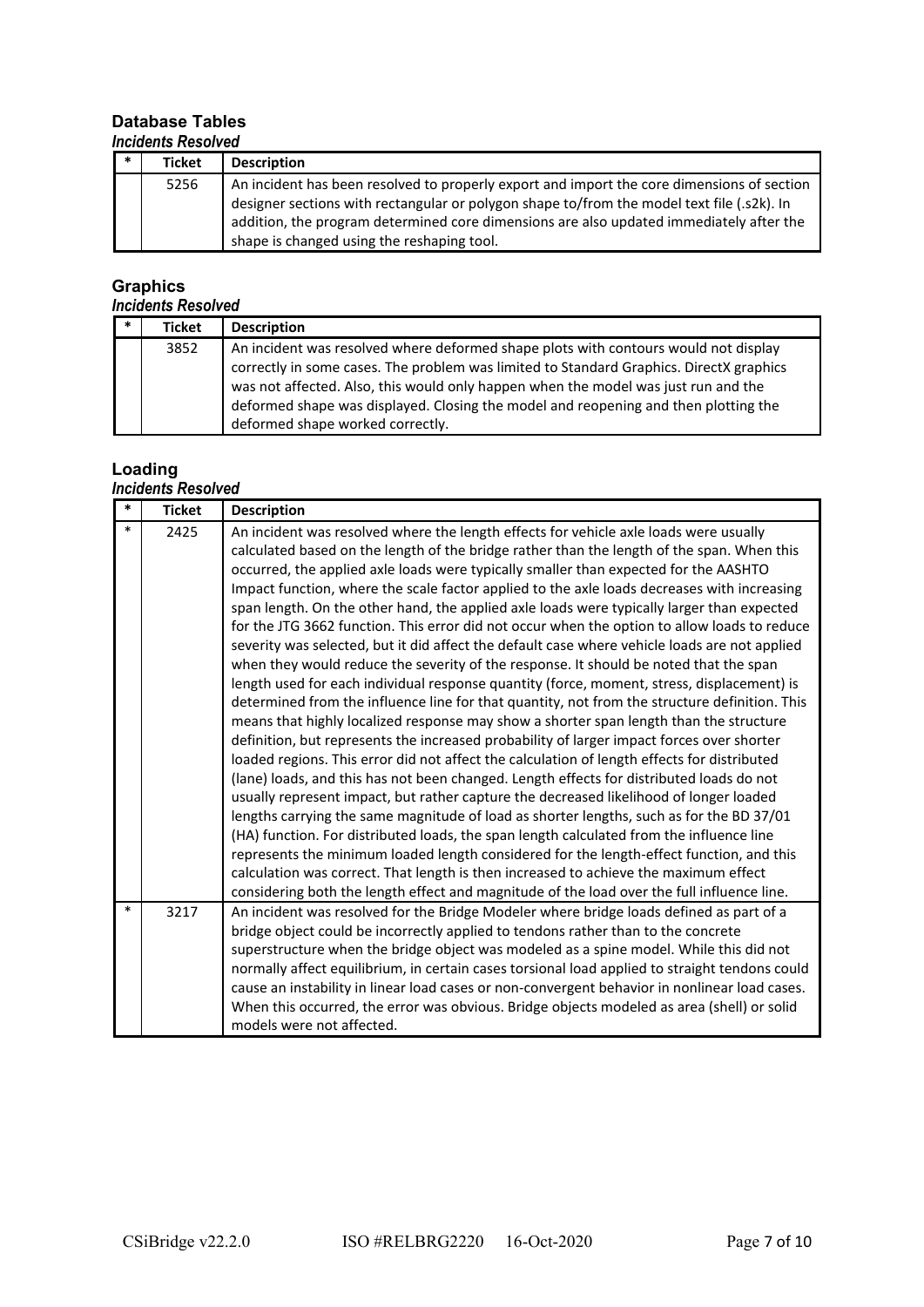| $\ast$ | 4507 | An incident was resolved where importing a KBC 2009 or a KBC 2016 or a TSC 2018                                                                                                     |
|--------|------|-------------------------------------------------------------------------------------------------------------------------------------------------------------------------------------|
|        |      | Response Spectrum function from a text file (.S2K, \$2K), database-table file (Excel, Access,                                                                                       |
|        |      | XML), or the interactive database editor caused the two specified site coefficients Fa and Fv                                                                                       |
|        |      | to be ignored and set to 1.0. This generated an incorrect response-spectrum function that                                                                                           |
|        |      | could significantly affect analysis results when used in a response-spectrum load case. Using                                                                                       |
|        |      | the menu command Define > Functions > Response Spectrum Functions to modify/show                                                                                                    |
|        |      | the function would restore the affected site coefficients to correct program calculated                                                                                             |
|        |      | values, and the curve displayed correctly. Clicking OK would then save the correct values for                                                                                       |
|        |      | analysis, but clicking Cancel would not. The new version will automatically correct the                                                                                             |
|        |      | response spectrum when the model is rerun.                                                                                                                                          |
| $\ast$ | 4950 | An incident was resolved where the stations used to specify the start and/or end of user-                                                                                           |
|        |      | defined floating lanes were not correctly utilized during analysis unless the generated lane                                                                                        |
|        |      | loading points started at station 0.0 (zero) on the layout line used to define the floating lane                                                                                    |
|        |      | set. When this occurred, the shortened floating lane could be absent at stations where it                                                                                           |
|        |      | should have been present, possibly resulting in less load being applied than expected; or it                                                                                        |
|        |      | could be present at stations where it should have been absent, possibly resulting in excess                                                                                         |
|        |      | load being applied. Floating-lane sets where all the floating lanes run full length were not                                                                                        |
|        |      | affected; this is the default case. Floating-lane sets that start at station zero, when applied                                                                                     |
|        |      | to bridges that start at station zero, were not affected, even if some of the floating lanes                                                                                        |
|        |      | were shortened. Models that could possibly be affected should be re-run using the new                                                                                               |
|        |      | version to check the results.                                                                                                                                                       |
| $\ast$ | 4982 | An incident was resolved where a nonlinear static, staged-construction, or direct-                                                                                                  |
|        |      | integration time-history load case that had loads with a scale factor of exactly zero (0) could                                                                                     |
|        |      | apply additional frame loads that were not specified in the load case. This issue only                                                                                              |
|        |      | occurred for load cases that continued from the end of another nonlinear static, staged-                                                                                            |
|        |      | construction, or direct-integration time-history load case and that applied frame loads in a                                                                                        |
|        |      | load pattern, scaled by zero, that was also applied in the previous nonlinear load case (or                                                                                         |
|        |      | one if its predecessors). When this issue occurred, the load pattern scaled that was scaled                                                                                         |
|        |      | by zero was being applied with a scale factor from some other load pattern in the same                                                                                              |
|        |      | load case. The extra loads were reflected in all analysis results, including base reactions and                                                                                     |
| $\ast$ |      | frame reactions. This issue affected CSiBridge v21.1.0 to v22.1.0.                                                                                                                  |
|        | 5048 | An incident was resolved for influence-based moving load analysis where models having                                                                                               |
|        |      | floating lanes could produce incorrect response for moving load cases containing more than                                                                                          |
|        |      | a single assignment of vehicle classes to the lanes. The effect of the first assignment was                                                                                         |
|        |      | correct. However, the vehicles in the second and subsequent assignments could be applied                                                                                            |
|        |      | to the wrong lanes or to no lanes at all. Models without any floating lanes defined were not                                                                                        |
|        |      | affected. Load cases with only a single vehicle class assignment were not affected,                                                                                                 |
|        |      | regardless of how many lanes that assignment loaded. Multi-step moving load cases were                                                                                              |
|        |      | not affected. This error affected versions 20.0.0 to 22.1.0 for which floating lanes were<br>available. Models and load cases that could be affected should be re-run in the latest |
|        |      |                                                                                                                                                                                     |
|        |      | version to confirm results.                                                                                                                                                         |

## **Results Display and Output** *Incidents Resolved*

| $\ast$ | <b>Ticket</b> | <b>Description</b>                                                                                                                                                                                                                                                                                                                                                                                                                                                                                                                                                                                                                                                                                                                                           |
|--------|---------------|--------------------------------------------------------------------------------------------------------------------------------------------------------------------------------------------------------------------------------------------------------------------------------------------------------------------------------------------------------------------------------------------------------------------------------------------------------------------------------------------------------------------------------------------------------------------------------------------------------------------------------------------------------------------------------------------------------------------------------------------------------------|
| $\ast$ | 4526          | An incident was resolved for the Bridge Modeler where the calculation of stresses for user-<br>defined bridge sections was sensitive to the origin used to define the polygons making up<br>the bridge section. Stresses were correct when the origin was located at the lower left<br>corner of the bounding box of the section polygons (when viewed looking up-station),<br>which is the default location. Any shifts of the origin from this corner had the effect of<br>shifting the location about which moments were taken from the centroid when calculating<br>stresses. This affected the stresses plotted in the Bridge Object Superstructure Display<br>form, produced in tables, and used for stress-based design and rating requests. No other |
|        |               | results were affected. Only the user-defined section could be affected by this issue.                                                                                                                                                                                                                                                                                                                                                                                                                                                                                                                                                                                                                                                                        |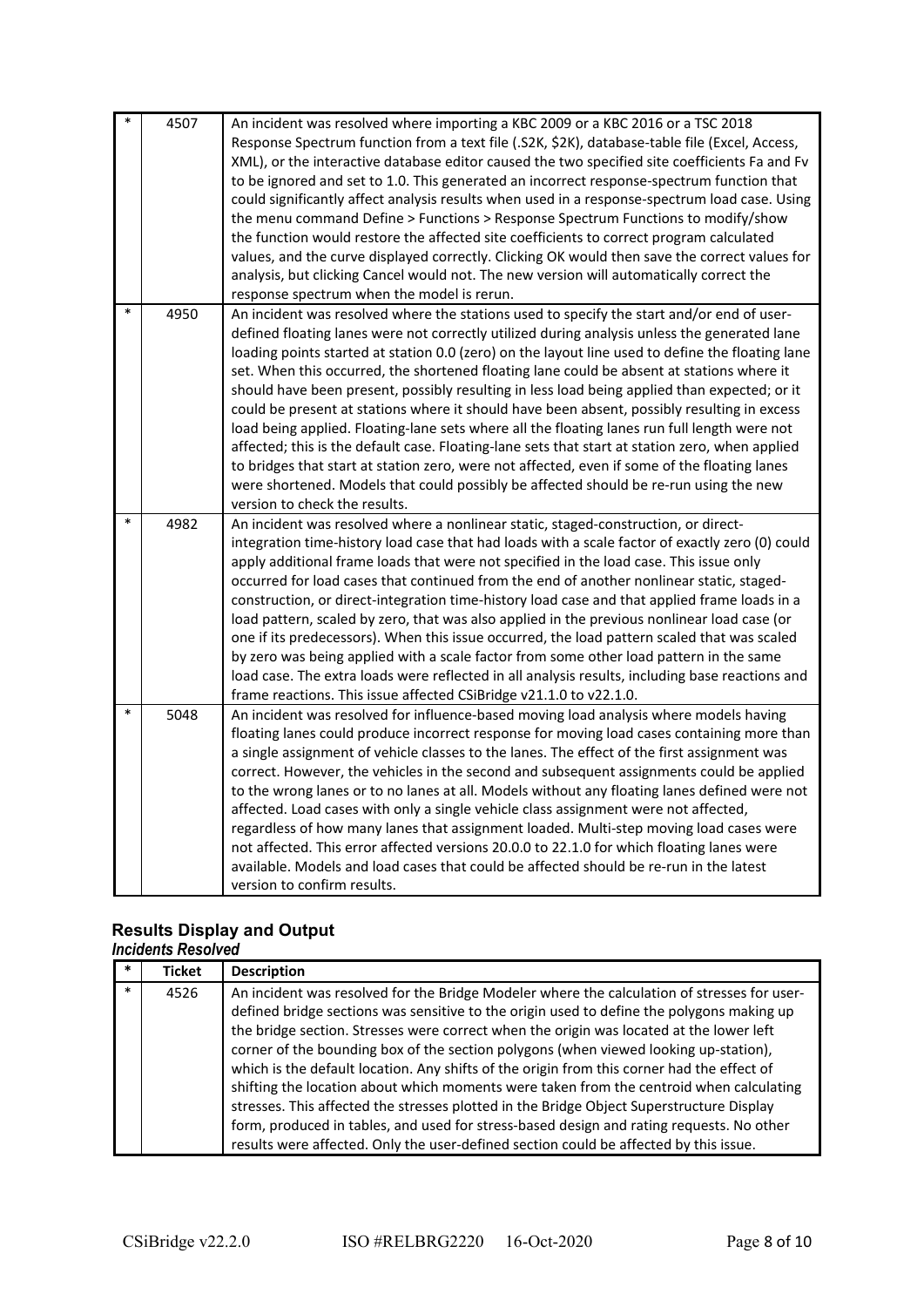| 4696 | An incident was resolved for the bridge superstructure design and rating calculation reports   |
|------|------------------------------------------------------------------------------------------------|
|      | where values with U.S. Customary stress units could be reported with 3- to 4-digit accuracy.   |
|      | For example, the value for the modulus of elasticity $E = 29000.0$ was reported as $E =$       |
|      | 29012.5 ksi. This was a reporting issue only for the reports, and did not affect any internal  |
|      | calculations or other results. Values reported in the tables were not affected.                |
| 4720 | An incident was resolved where the very first deformed-shape plot request after running        |
|      | the analysis or opening the model didn't plot any results if the request was for a moving      |
|      | load case that also happened to be the first in the list of load cases that were run. Once the |
|      | deformed shape for any other load case was plotted, the deformed shape for the affected        |
|      | moving load case could be plotted. Tabulated results were not affected.                        |
| 5062 | An incident was resolved where the display of the 10th-point displacement was not              |
|      | available in the Bridge Response Display form for the higher-numbered interior girders in      |
|      | spans where the number of girders was greater than the number of girders in the first span.    |
|      | Results for the higher-numbered girders were shown as zero. Also under this situation,         |
|      | extraneous objects were sometimes selected when checking the checkbox "Show Selected           |
|      | Girder" for the right exterior girder. No results were affected.                               |
| 5155 | An incident was resolved in which the generated reports (regular and seismic design) were      |
|      | sometimes unable to be opened in Word when they contained images. This was a report            |
|      | generation issue only and did not affect results.                                              |
| 5350 | An incident was resolved where the bridge superstructure response form could not be            |
|      | displayed in certain uncommon cases for a bridge model with a user-defined bridge section      |
|      | when that bridge section was defined with a multi-linear girder-cut line. When this occurred   |
|      | the girder response was not be able to calculated. No other results were affected.             |

# **Structural Model**

## *Incidents Resolved*

| $\ast$ | <b>Ticket</b> | <b>Description</b>                                                                                                                                                                                                                                                                                                                                                                  |
|--------|---------------|-------------------------------------------------------------------------------------------------------------------------------------------------------------------------------------------------------------------------------------------------------------------------------------------------------------------------------------------------------------------------------------|
|        | 3153          | An incident was resolved for the Bridge Modeler in which the bridge diaphragm (cross-<br>frame) data at some spans could not be deleted. This was not common, and only affected<br>models here one or more of the subsequent spans had been deleted after the diaphragms<br>had been defined. Importing the model from the saved text file (.\$BR, .B2K) corrected this<br>problem. |
|        | 5345          | An incident was resolved in the LandXML import of alignments where the import would fail<br>if the LandXML file contained an empty XML element. Additional corrections were made to<br>improve the correctness of the imported layout line when the horizontal and vertical data<br>in the LandXML file did not start or end at the same stations.                                  |

#### **User Interface** *Incidents Resolved*

|   | IIILIUCIILS NESUIVEU |                                                                                                                                                                                                                                                                                                                                                        |  |
|---|----------------------|--------------------------------------------------------------------------------------------------------------------------------------------------------------------------------------------------------------------------------------------------------------------------------------------------------------------------------------------------------|--|
| * | Ticket               | <b>Description</b>                                                                                                                                                                                                                                                                                                                                     |  |
|   | 1458                 | An incident was resolved where the keyboard "Alt" key did not work for accessing menus in<br>Menu mode and did not work for the File menu in Ribbon mode. No results were affected.                                                                                                                                                                    |  |
|   | 2025                 | An incident was resolved for the bridge-object toolbar on the Menu interface where the<br>selection of the bridge object would revert to the previously selected bridge object when<br>trying to choose an option from the Span Items, Support Items, or Load Assignments tool<br>buttons. Only models with more than one bridge object were affected. |  |
|   | 3949                 | An incident was resolved where in the Define Grid System Data form if you changed an<br>Ordinate value and never clicked elsewhere on the grid data table, that value wouldn't be<br>saved when clicking OK.                                                                                                                                           |  |
|   | 4030                 | An incident was resolved in which the description for the seismic design request response<br>spectrum angle option was incorrect on the design request preferences form and the<br>database table column description. This issue did not affect any results.                                                                                           |  |